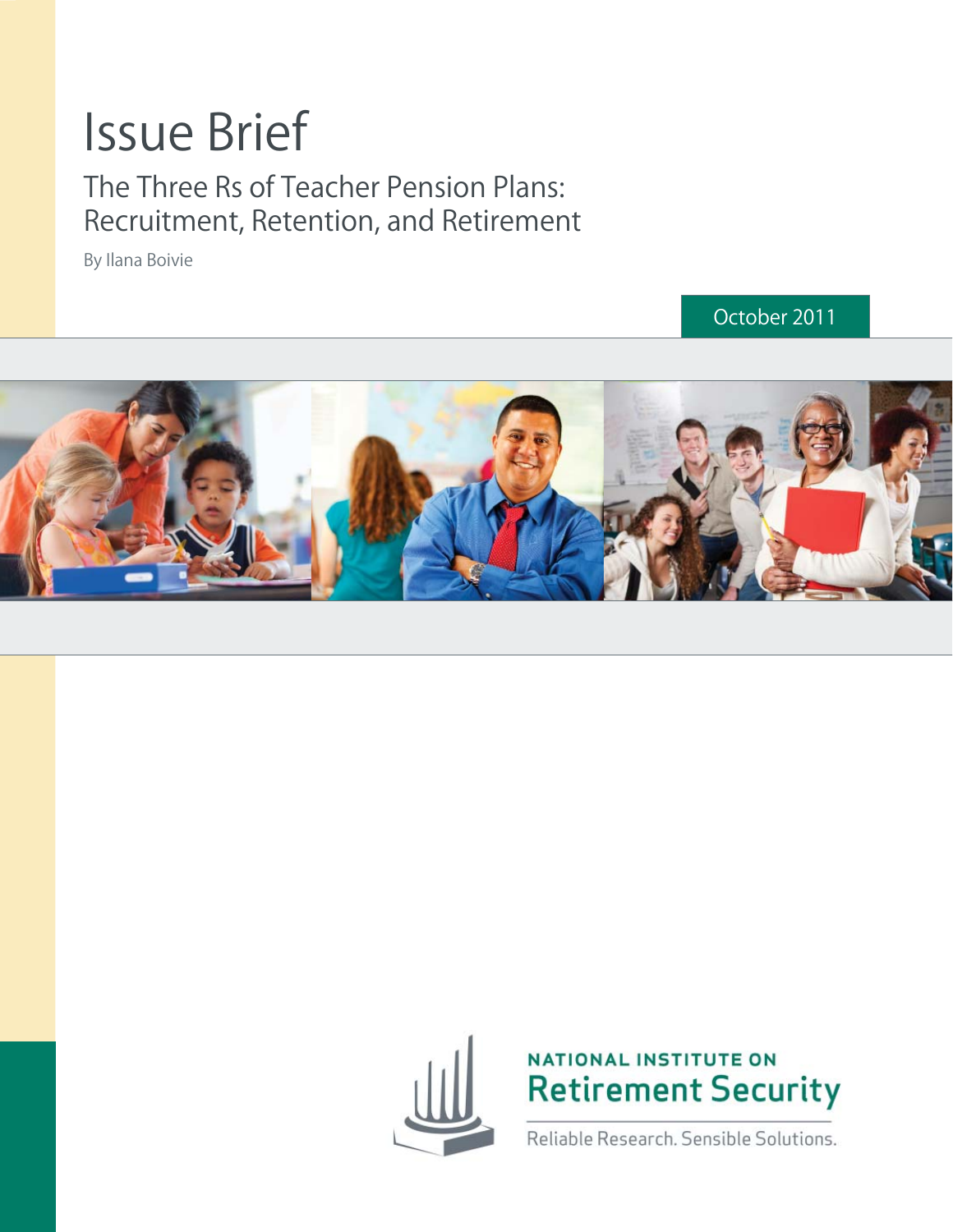### Executive Summary

As early as the turn of the 20th century, American legislators seemed to understand the importance of teacher quality to students' education. A 1917 report on public education noted that "a school-teacher's work is personal, direct, and positive. It works for the good or the ill of each pupil."1

Defined benefit (DB) pension plans were first introduced for teachers in the United States to help with the recruitment of high quality educators, and as an incentive to keep those educators in the teaching profession. By 1916, some form of retirement plan was made available to public schoolteachers in 33 states. It was thought that such a retirement system might serve two purposes: 1) bringing more diverse, and highly qualified teachers into the profession; and 2) creating a more productive workforce that actually saves public employers money, as one dollar in pension benefits was seen as worth more than a dollar in salary.<sup>2</sup>

Today, the vast majority of public school teachers in the United States participate in a traditional DB pension plan. This report analyzes the effectiveness of pensions on teacher retention and overall teacher productivity, and draws policy conclusions about the ideal design of teacher retirement systems. It finds that:

- Teacher effectiveness increases with experience. Education policy literature finds that teacher productivity increases sharply within the first few years of teaching. Thus, the more retention that we see among midcareer teachers, the more that the average teacher productivity within a school will increase.
- The cost of teacher turnover is quite high, both in terms of financial cost and loss of productivity to the school district. Additionally, public school teachers turn over less than private school teachers, largely due to their compensation, including pension benefits.
- Defined benefit pension plans help to recruit high quality teachers, and to retain highly productive teachers longer, as compared with defined contribution  $(DC)$  accounts.
- In 2003, DB pensions helped to retain and additional 22,000 teachers nationwide. Because longer tenured teachers are more effective teachers, the increased retention that DB pensions bring increases the overall quality of public education.
- Because the cost of teacher turnover is substantial, the retention effects of DB pension plans also save school districts money. In 2003, DB pensions saved school districts \$273.2 million nationally in teacher turnover costs.

DB pensions remain a cost-effective way to increase retention of highly effective teachers in our public schools. Because DB pensions play an important role in the retention of highly productive teachers, pensions have the dual benefit of both increasing the overall quality of our public education system while also reducing the costs to taxpayers. These findings are particularly important considerations for policymakers given the economic challenges facing states and localities as they attempt to keep taxpayer costs low while improving education for American children.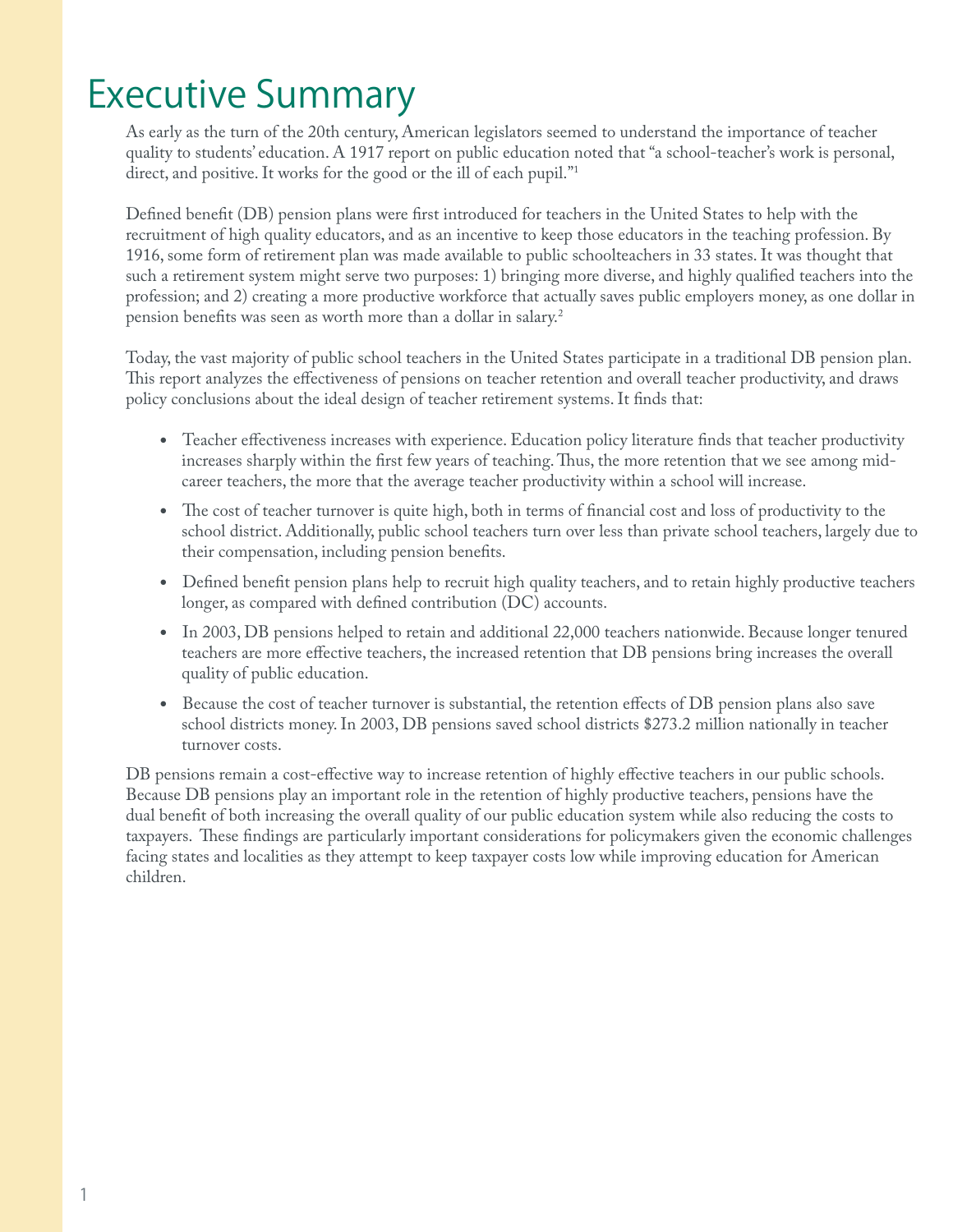### Teacher Effectiveness Increases with Experience

To effectively design a retirement system that retains good quality teachers, teacher quality itself must first be assessed. That is, to know whether the policy in place is keeping the "right" employees, it must first be understood which employees are the highest quality. Only then can it be assessed whether or not those employees are being effectively retained.

On the question of teacher productivity, the education policy literature is quite clear: teachers become more effective as they gain experience. This is especially evident when looking at student test scores. A 2006 paper published by the National Bureau of Economic Research studied fifth grade mathematics and reading teachers, and found "significant returns to teacher experience."<sup>3</sup> A 1999 study found that, after controlling for student poverty, the two highest predictors of test scores were teacher experience and teacher preparation.4 Furthermore, in a 2002 meta-analysis of teacher experience and productivity, Glass found that 85% of the statistically significant regression coefficients of these studies were positive, indicating to the author that "students of more experienced teachers achieve at higher levels." The study further found regularly licensed teachers to be more effective than emergency-certified teachers.<sup>5</sup>

Each time a mid-career teacher leaves and is replaced by an inexperienced teacher, the school as a whole sees a drop in productivity.

Education policy literature also finds that teacher productivity increases sharply within the first 3-5 years of teaching. Harris and Sass find that teachers become more and more productive within the first few years, when experience can enhance teacher effectiveness in both reading and mathematics, especially among elementary and middle school teachers. The authors find that most of the productivity increases occur within the first year of teaching. After a few years, however, subsequent experience yields "diminishing increases in teacher productivity," meaning that productivity gains begin to level off after a certain point.<sup>6</sup>

Milankowsi and Odden specifically quantify the gains to students of increased teacher effectiveness. They found that students achieved between 0.07 and 0.10 standard deviations higher in both reading and mathematics when taught by an experienced teacher, as opposed to an inexperienced teacher.<sup>7</sup>

Therefore, each time a mid-career teacher, who tends to be highly effective, leaves and is replaced by an inexperienced teacher, who tends to be less effective, the school as a whole sees a drop in average productivity. An obvious human resource goal should then be retaining mid-career teachers—who are extremely effective but not yet seeking retirement—so as to maximize the school's overall productivity as much as possible.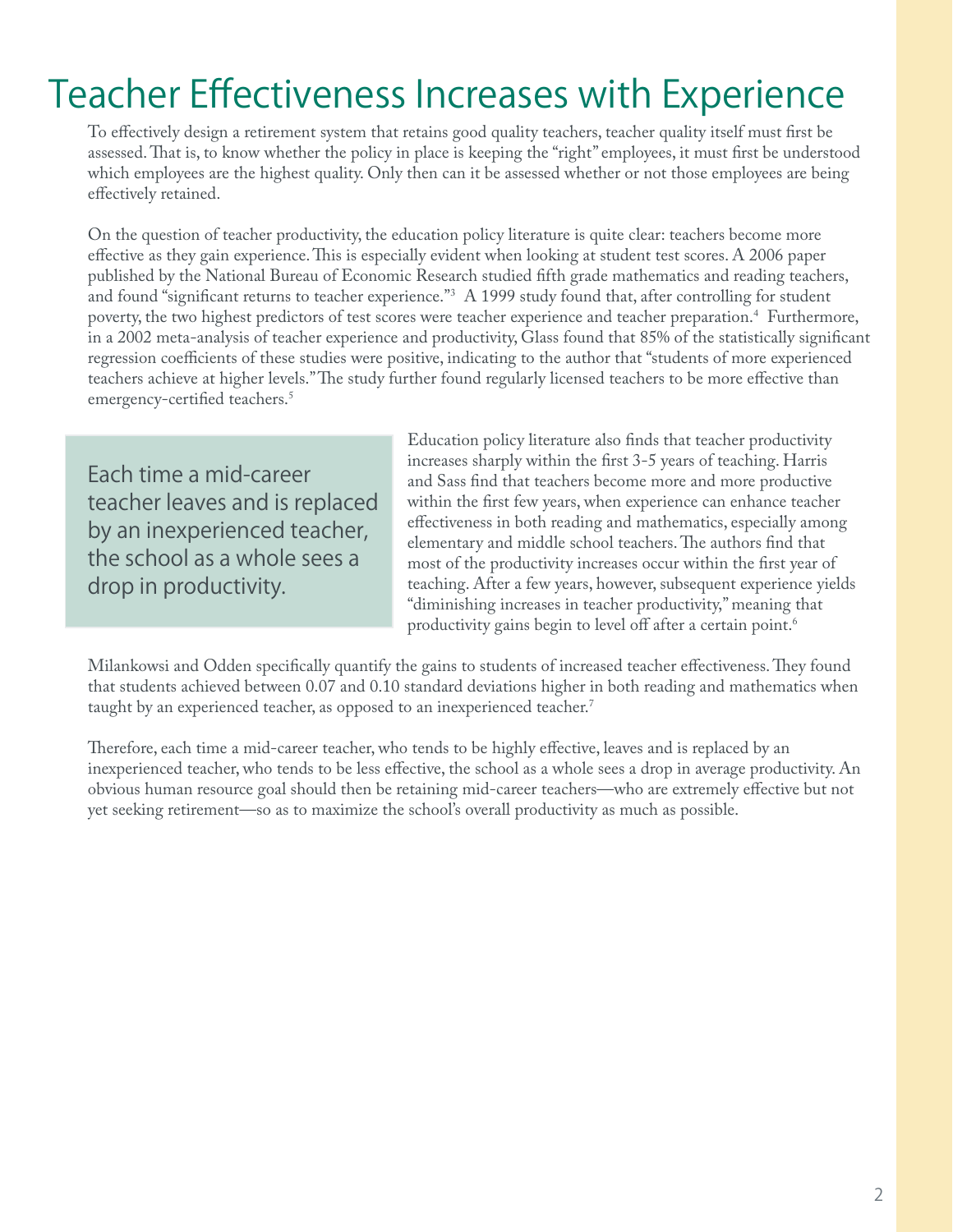## The Financial Cost of Teacher Turnover is High

With teacher productivity increasing sharply in the first five years of teaching and then reaching a plateau with increased experience, it makes sense to implement public policy in which teachers are especially encouraged to stay once they have achieved this level of effectiveness. In other words, once teachers have about five years' experience, they are most productive; therefore, retention policies should be built around retaining those teachers with at least five years' experience.

In fact, teacher turnover patterns seem to fit the human resource objectives of retaining highly qualified teachers quite nicely. Harris and Adams find that the overall rate of teacher turnover is relatively low as compared to several similar professions. Further, they find that the highest rates of turnover were among the youngest teachers, and the older, retiring workers.<sup>8</sup> Similarly, a study by the National Commission on Teaching and America's Future (NCTAF) finds that in both urban and rural schools, the youngest and oldest teachers left at the highest rates, while middle-aged teachers were most likely to remain teachers. In large urban schools especially, teachers with less than five years' experience left at the highest rates. In fact, in a regression analysis of teacher turnover, the only statistically significant variable was teacher experience, where teachers with 0 to 1 years' experience were most likely to leave.<sup>9</sup>

Further, ample research has been conducted on the prevalence of teacher turnover overall, and finds that rates of teacher turnover do not seem significantly high for any teachers, at any ages. Harris and Adams find that an average of only 2.59 percent of teachers leave each year due to switching to a new profession.10 Further, researchers at the National Center for Education Statistics found that schoolteachers were just as likely to continue working in the same occupation three years after beginning the job, as compared with other white collar jobs such as those in the sciences, business and finance, and information technology.<sup>11</sup>

The Alliance for Excellent Education calculates the total number of teachers who left their jobs in 2003 for reasons other than retirement—both leaving the profession and transferring to other schools. Their findings are reprinted in Table 1. The average rate of teachers leaving the profession was 5.78% nationally, while the average rate of teacher transfers was 7.36%.

It is interesting to note that the national transfer rate was higher than the leave rate. Because more teachers transfer jobs than leave the profession, it seems that teachers may be self-selecting themselves into fitting job matches. That is, should they start their career at a school for which they may not be a good match, they are more likely to transfer to a school that is a better match for them than to leave the profession entirely. This may suggest that teacher retention programs are successfully helping teachers find good job matches, so that they are more likely to stay within the teaching profession, even should the situation between them and their first employer not work out.

It should be noted that teacher transfers, though technically a form of turnover, do not necessarily present a public policy problem in terms of overall teacher retention in the United States, since students (albeit different ones) are still receiving the benefit of the transferring teachers' experience and effectiveness. Therefore, for the purposes of this paper, only teachers who are leaving the profession entirely to work in another profession (i.e., not due to transfer to another school or retirement), will be counted toward overall teacher turnover.

When a mid-career teacher leaves education for another profession, the productivity losses are great, as noted earlier. Yet for every teacher who turns over, there is an even greater loss to the school beyond that of just lost productivity; there is also a large financial cost to turnover. Whenever a teacher leaves, a new teacher must be hired, and the school must engage in activities such as recruitment, hiring, administrative processing, and training, to name a few.<sup>12</sup> Several studies attempt to put an actual monetary value on the cost of turnover. Though these estimates can vary depending on the data collected and methodology used, each of them seem to conclude that the cost of turnover is quite high.<sup>13</sup>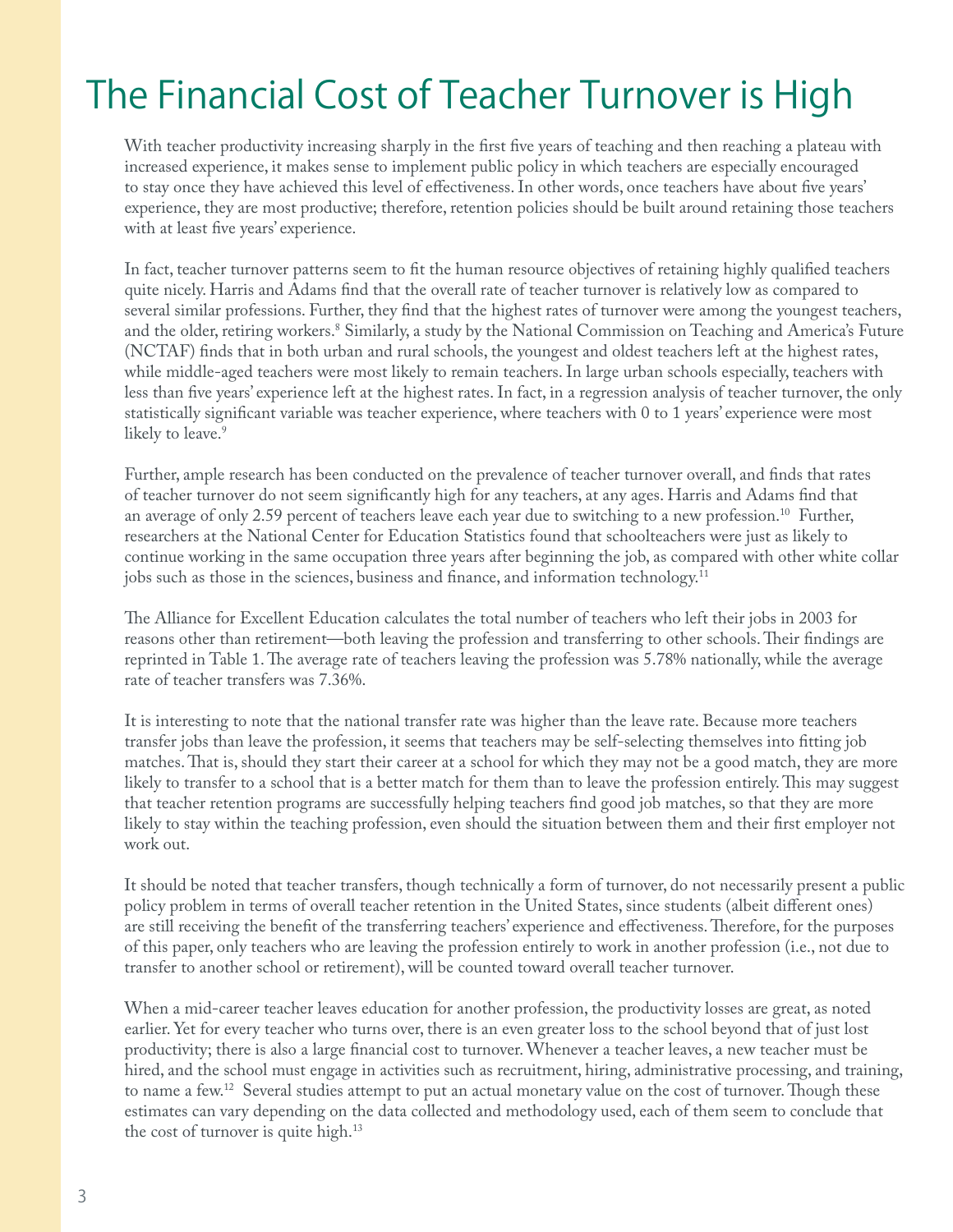**Table 1. U.S. Teacher Turnover Rates**

| <b>Teachers</b>                                                                         | Total Number of   Teachers Leaving   Percentage of<br>the Profession* | Teachers Leaving | Teachers<br>Transferring to<br><b>Other Schools</b> | Percentage of<br><b>Teachers</b><br>Transferring |
|-----------------------------------------------------------------------------------------|-----------------------------------------------------------------------|------------------|-----------------------------------------------------|--------------------------------------------------|
| 2,998,795                                                                               | 173,439                                                               | 5.78%            | 220,700                                             | 7.36%                                            |
| * Number of teachers leaving the profession does not include leaving due to retirement. |                                                                       |                  |                                                     |                                                  |

Source: Author's calculations based on Alliance for Excellent Education. 2005. *Teacher Attrition: A Costly Loss to the Nation and to the States*. Issue Brief. Washington, DC: Alliance for Excellent Education. Data from 2003.

The Alliance for Excellent Education calculates the financial cost of teacher turnover for the United States as a whole, and on a state by state basis. It finds that, of the nearly 3 million teachers in the United States in 2003, nearly 6% left the profession for another occupation (i.e., not due to retirement). The total cost of this turnover was close to \$2.2 billion nationwide, or \$12,500 per teacher leaving. It should be noted that these costs take into account the cost of turnover only—in terms of recruitment, hiring, orientation, and other associated costs—but not the salary differentials between the teacher leaving and the newly hired replacement. Nor does it take into account the productivity losses associated with teacher turnover. Figure 1 presents these state by state costs.

| <b>National Teacher</b> | Total Turnover Cost of Teachers who Leave the Profession | \$2,158,074,356 |
|-------------------------|----------------------------------------------------------|-----------------|
| <b>Turnover Costs</b>   | Total Turnover Cost per Teacher Leaving                  | \$12,443        |

Source: Author's calculations based on Alliance for Excellent Education. 2005. *Teacher Attrition: A Costly Loss to the Nation and to the States*. Issue Brief. Washington, DC: Alliance for Excellent Education. Data from 2003.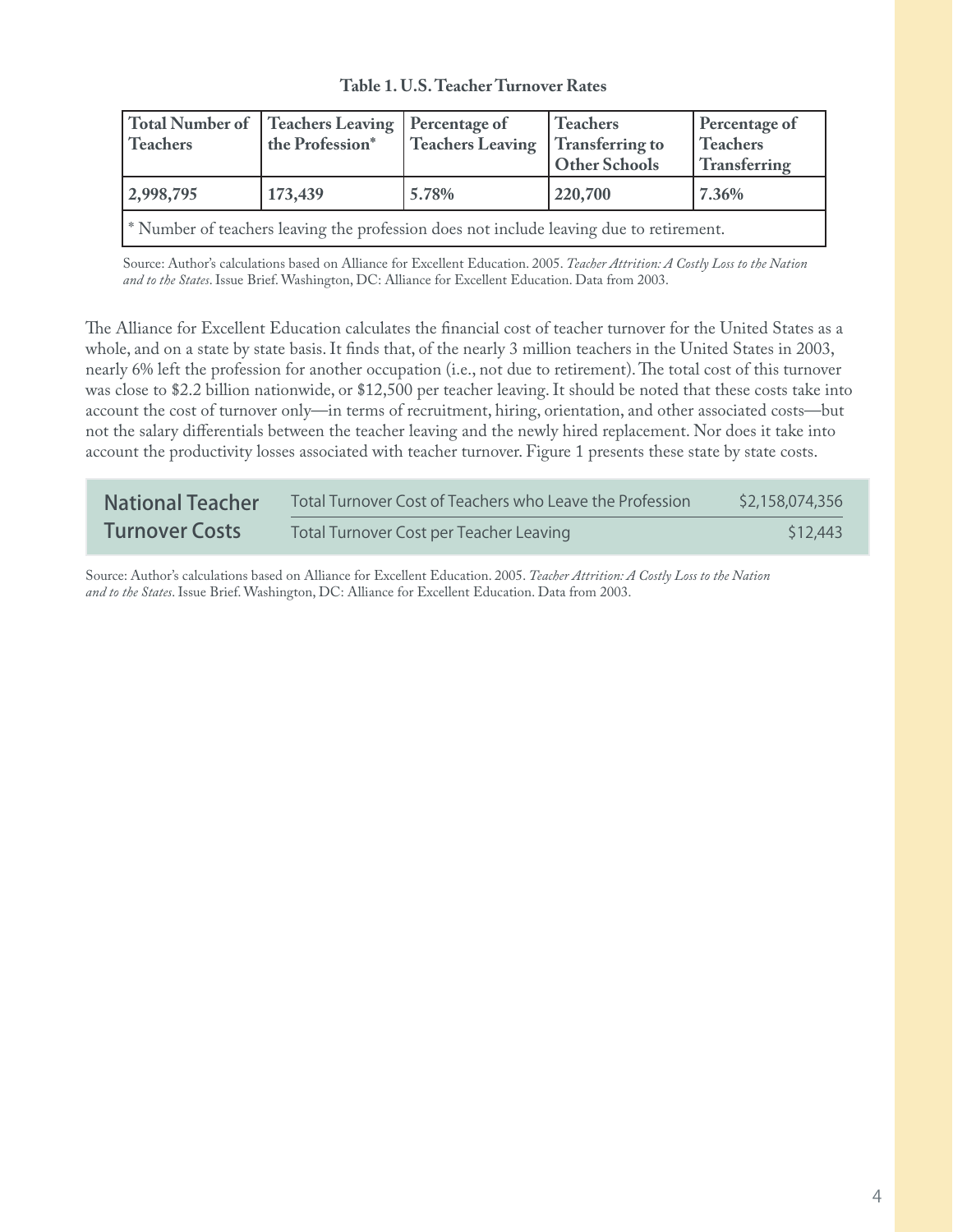



Source: Author's calculations based on Alliance for Excellent Education. 2005. *Teacher Attrition: A Costly Loss to the Nation and to the States*. Issue Brief. Washington, DC: Alliance for Excellent Education. Data from 2003.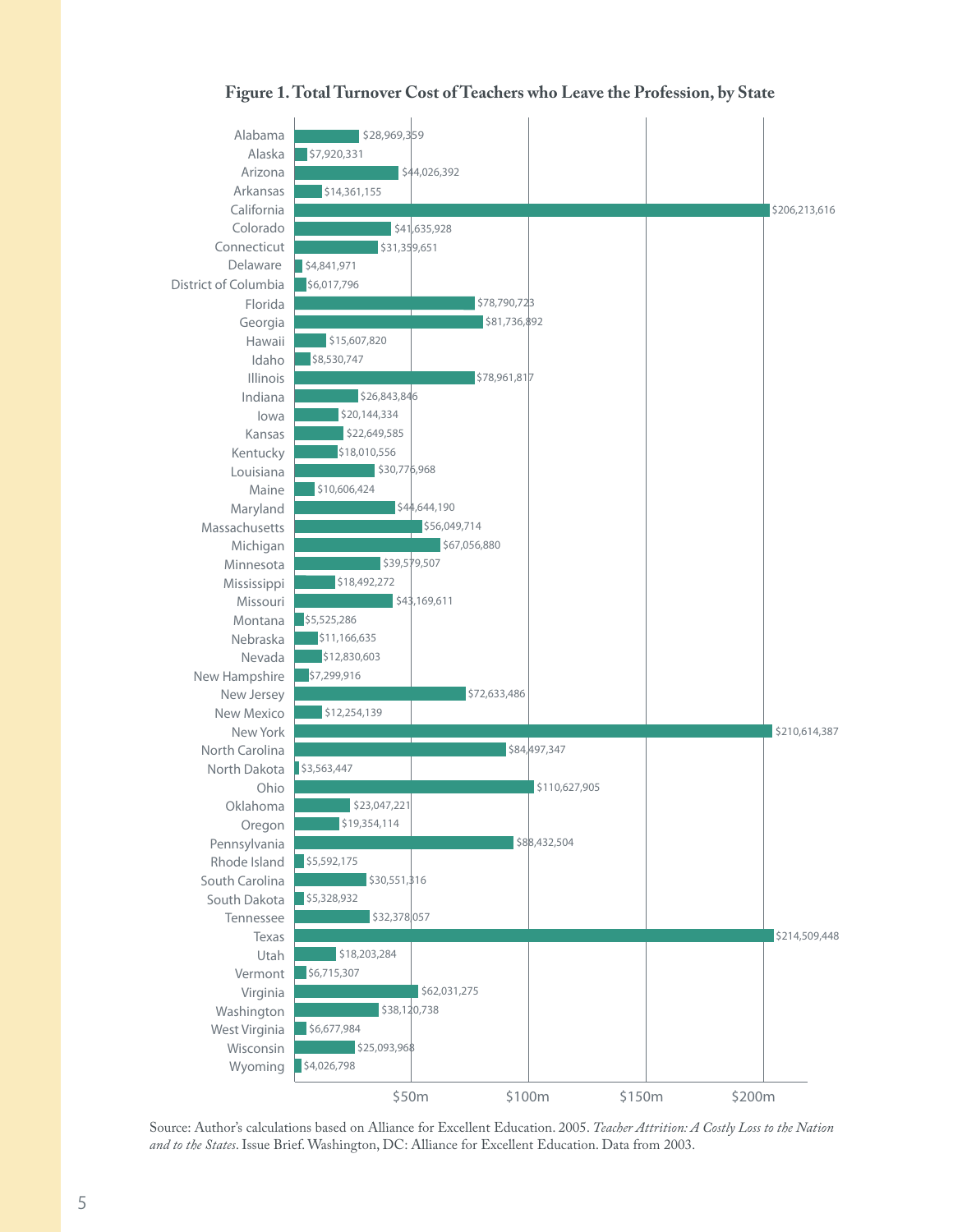

**Figure 2. Total Turnover Cost per Teacher Leaving, by State**

Source: Author's calculations based on Alliance for Excellent Education. 2005. *Teacher Attrition: A Costly Loss to the Nation and to the States*. Issue Brief. Washington, DC: Alliance for Excellent Education. Data from 2003.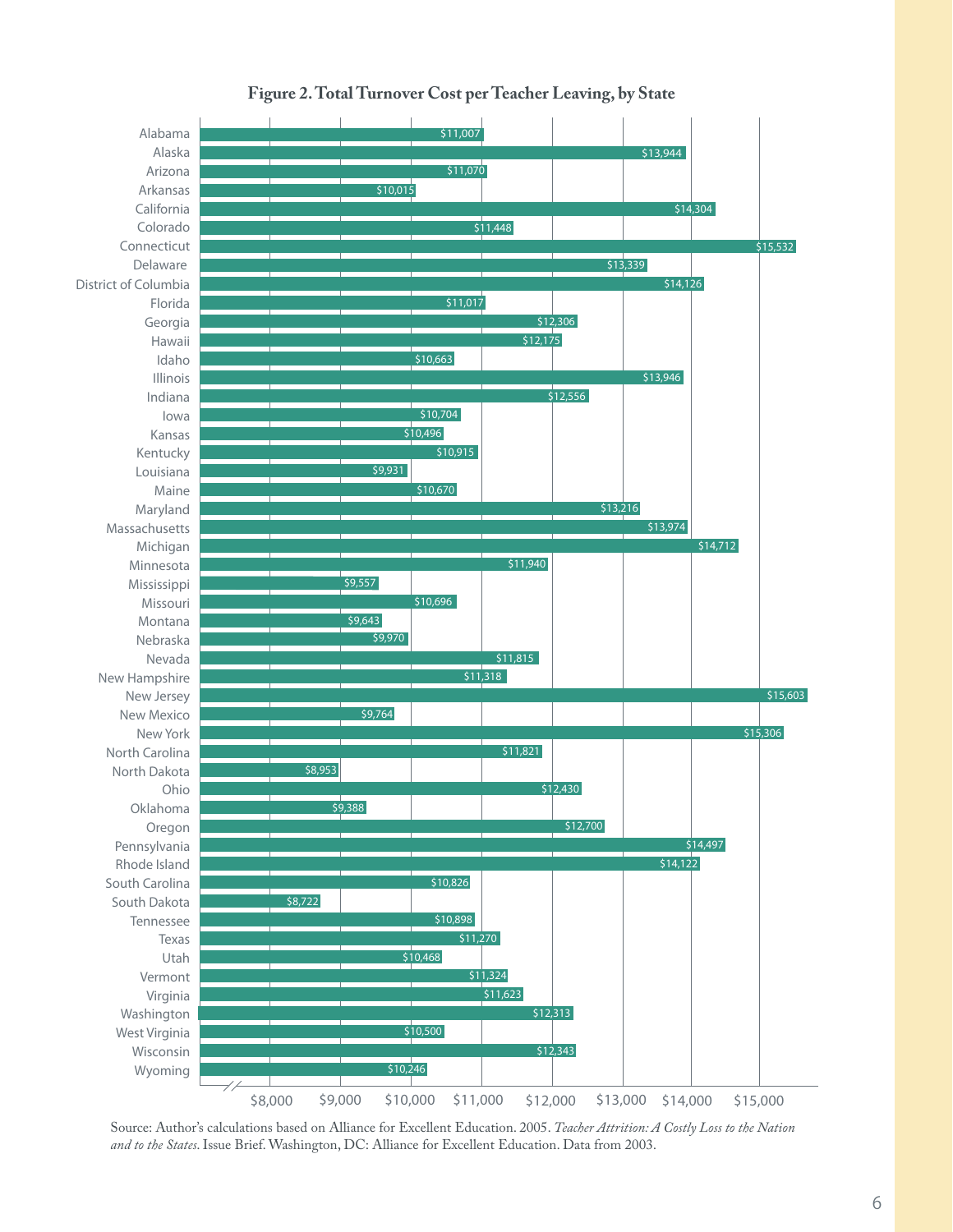### DB Pension Plans Increase Recruitment and Retention of Effective Teachers

As mentioned earlier, DB plans were initially implemented in school districts to recruit and retain highly qualified teachers. In fact, for decades public and private sector employers have used DB pension plans as a recruitment and retention tool to reduce attrition of qualified workers. Especially within the public sector, DB plans may be all the more highly valued, as these employees tend to receive less total compensation than their private sector counterparts.<sup>14</sup> In addition, 27% of all state and local employees,<sup>15</sup> and 40% of all public school teachers,<sup>16</sup> are not covered under Social Security. For those employees, their DB pension benefit may be all the more important, as it is likely the only source of guaranteed income that they will receive in retirement. Across industries and sectors, research shows that employees still place a high value on their DB pension benefits.

#### Attraction and Recruitment

DB plans are an important recruitment tool, as employees seem to value these benefits quite highly. A 2008 MetLife survey found that 72% of employees cite retirement benefits as an important factor in their loyalty to their employer.<sup>17</sup> Among employers, a 2004 survey found that 84% of DB plan sponsors believe that their pension plan has some impact on employee retention, with 31% stating that this impact is major.<sup>18</sup> A 2010 study by Towers Watson found that employees of firms with DB plans place a much greater importance on both attraction and retention than workers at firms with DC plans; 33% of employees of BD firms say the plan is an important reason they decided to join the firm, as compared to just 21% of employees at DC firms.<sup>19</sup> Finally, Ippolito finds that workers seem to value pensions so highly that they willingly forego higher wages in order to be ensured guaranteed retirement income.20

Also, employers with DB pensions may be able to better attract desirable skilled employees due to a self-selection effect. This means that employees who are more likely to stick with a job also tend to be more apt to accept employment that offers a DB pension in the first place.<sup>21</sup> Boston College researchers find that, because DB pensions tend to favor long-term service, public employees' relatively longer tenure than private sector counterparts led to an employee preference for DB pensions over DC plans.<sup>22</sup> Similarly, other research has found that longerterm employees tended to prefer DB pensions to DC and cash balance plans. This could be because employees who are looking for a career instead of a short-term job seek out employers who offer DB pensions.<sup>23</sup> Ippolito focuses on the attraction effect of DB pensions and considers how employers use retirement plans to select employees interested in making a long-term commitment to their employers. Employees who delay gratification and are less focused on immediate rewards are more attractive employees for these employers. DB pensions, which offer larger compensation to employees with greater tenure, are more attractive to these employees than to those who are more focused on current rewards.<sup>24</sup> Employers with DB pensions may thus use retirement benefits to select employees who best fit their needs. In the same vein, Nyce finds that DB pensions had a much larger retention effect than DC plans and that DB pension plans raised employees' commitment to their employer, while no such effect existed for DC plans. These results were strongest among younger employees, suggesting that DB pensions can play a crucial role in retaining employees who are willing to make a long-term contribution to their employer's success.<sup>25</sup>

Regarding public sector employees and teachers specifically, there is strong evidence that these employees have a strong preference for DB pension plans. Research finds that when given the choice between a primary DB or DC plan, public sector employees overwhelming choose the DB pension plan. Among the seven state retirement systems that offer a choice between DB and DC plans, the DB uptake rate ranges from 98 to 75 percent.<sup>26</sup> This suggests that public employees value their DB pension benefits highly. Additionally, research shows that women who make up the majority of public school teachers—face a "double whammy" in retirement, in that they have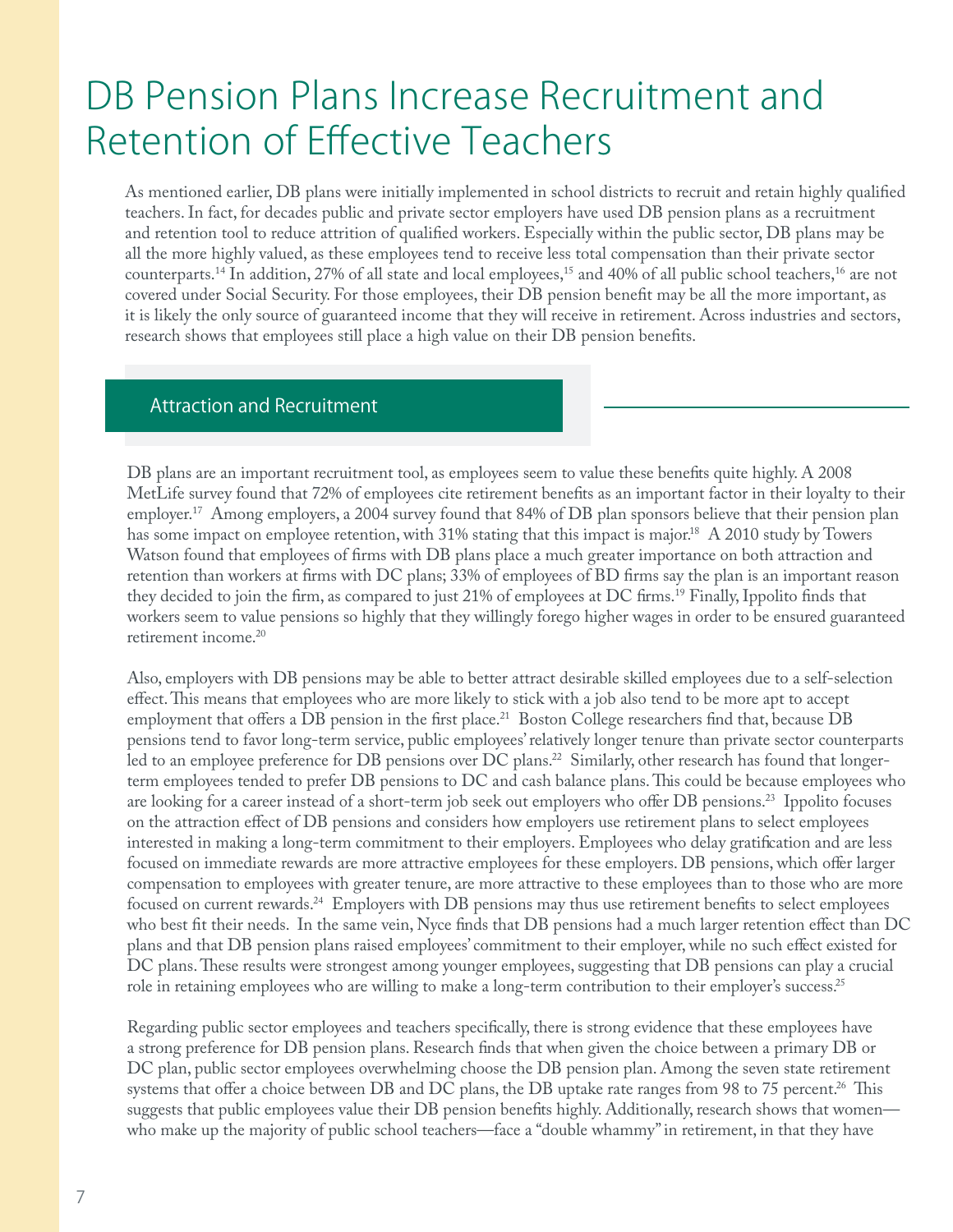lower wages and less access to retirement benefits, while at the same time living longer than men. For this reason, it seems that women place a greater value on DB pension benefits than men. For example, in a recent public opinion poll, 62% of women said that having a DB pension plan would make them feel more confident about their chances of having a comfortable retirement, as compared with 52% of men. Additionally, 83% of women, and just 72% of men, feel that the disappearance of traditional pensions has made it harder for workers to achieve the American Dream.<sup>27</sup>

Perhaps most telling is the unique case of West Virginia. In 1991, the Teachers Retirement System (TRS), a DB plan, was "frozen" to new hires—all new teachers were enrolled in a DC plan. Over time, it appeared the DC plan did not enable teachers to accumulate sufficient savings for retirement. In 2005, the state closed the DC plan, and all newly hired teachers were enrolled in the TRS. Then came the question of what to do about the teachers hired between 1991 and 2005 who had been enrolled in the DC plan. The state determined that teachers would make individual elections whether to remain in the DC plan or transfer to the DB plan. In June of 2008, the teachers in the DC plan were given the choice to switch to the DB plan, and a full 78% chose to switch, including 76% of young teachers (under 40 years old). This result was a surprise, since it is often assumed (incorrectly, as it turns out) that younger workers prefer DC plans over DB plans.28

#### Retention

Perhaps as a result of their strong popularity, DB pension plans consistently reduce employee turnover. As early as 1993, Allen and colleagues found evidence that DB pensions keep workers at jobs longer.<sup>29</sup> Even and MacPherson similarly found that firms with pension coverage saw lower turnover rates, with the effect being greater at large firms than at smaller firms. Additionally, the authors found that firms with DB plans consistently showed smaller turnover rates than firms with DC plans, despite firm size.<sup>30</sup>

Researchers at Boston College have attempted to quantify the reduced attrition that pensions bring, and found significant effects. First, they find evidence that the move from DB plans into DC plans beginning in the 1990s caused employees to turn over at higher rates—as opposed to the other way around, as is sometimes assumed. They further find that DB pension coverage increases tenure with an employer by 4 years, as compared to having no retirement system in place. DB coverage increases tenure with an employer by 1.3 years as compared with DC coverage. Having a DB and DC plan showed the greatest retention effects, as the two plans together increase tenure by a full 3.1 years, as compared with a DC-only plan.<sup>31</sup>

Public school teachers have been found to turn over less often than private school teachers, largely due to their compensation, including pension benefits.

Within the teaching profession specifically, public school teachers have been found to turn over less often than private school teachers, largely due to their compensation, including pension benefits. In a comprehensive review of recent literature on teacher recruitment and retention, Guarino and colleagues find a large consensus in the literature that public school teachers turn over less than their private school counterparts.<sup>32</sup> Ingersoll finds that private school teachers turn over at a much higher rate than public school teachers, and further finds that consistent with the data in Table 1—most public school teachers who turn over move to another school district rather than leave the profession entirely, while private school teachers are more likely to leave the profession than transfer schools.<sup>33</sup> The National Center for Education Statistics verifies this in a study finding that 11.9% of private school teachers turn over each year as compared with just 6.6% of public school

teachers. Additionally, private school teachers were much likely to leave the profession for another career, while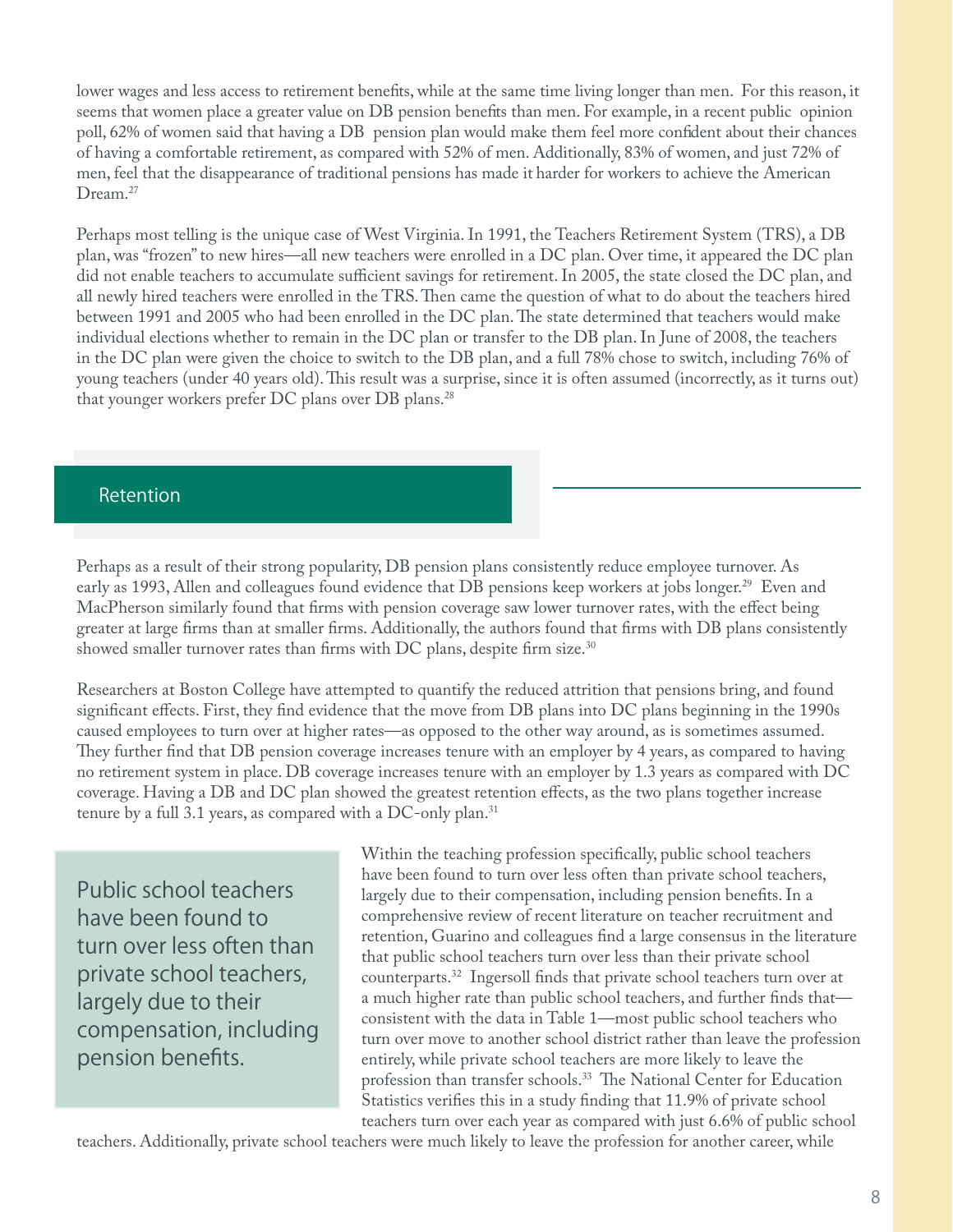public school teachers more commonly left due to child rearing or retirement.<sup>34</sup>

In a simulation analysis of the retention effects of changing retirement benefits, Christian Weller finds that moving public school teachers from DB pension plans to alternative retirement plans such as cash balance or DC plans would increase teacher turnover.<sup>35</sup> Finally, Harris and Adams again find that turnover for public school teachers is substantially lower than that of private school teachers, a point they find unsurprising, as public school teachers are more likely to have pensions, which "seem to reduce turnover." 36

#### **Efficient Retirement**

Additionally, employees' decisions on when to actually retire offer additional productivity benefits to employers with DB pensions. DB pensions can encourage "efficient retirement," such that employees withdraw from the labor force when their productivity decreases. Lazear argues that DB pensions can function similar to severance pay in encouraging efficient retirement as employees age and their productivity starts to level off or even to decrease.<sup>37</sup> Nalebluff and Zeckhauser study the effect that DB pensions have on individuals' retirement decisions, and find that the features of most U.S. DB pensions can be designed to facilitate appropriate and optimal retirement decisions among employees.<sup>38</sup> Luchak, Pohler and Gellattly find that employees with a DB pension were more likely to retire later when they experienced higher levels of affective commitment to their employer. Employees with high affective commitment planned to retire, on average, about two years later than employees with low levels of affective commitment.<sup>39</sup> Hence, when setting an early retirement age, DB benefits often target an average age when employee productivity starts to soften.<sup>40</sup>

Thus, the literature is quite clear that public employers implement DB pension plans to attract and retain qualified workers. In turn, these employees—including teachers—value their pensions quite highly, and will work for employers with DB pension coverage substantially longer than for employers that offer only DC plans.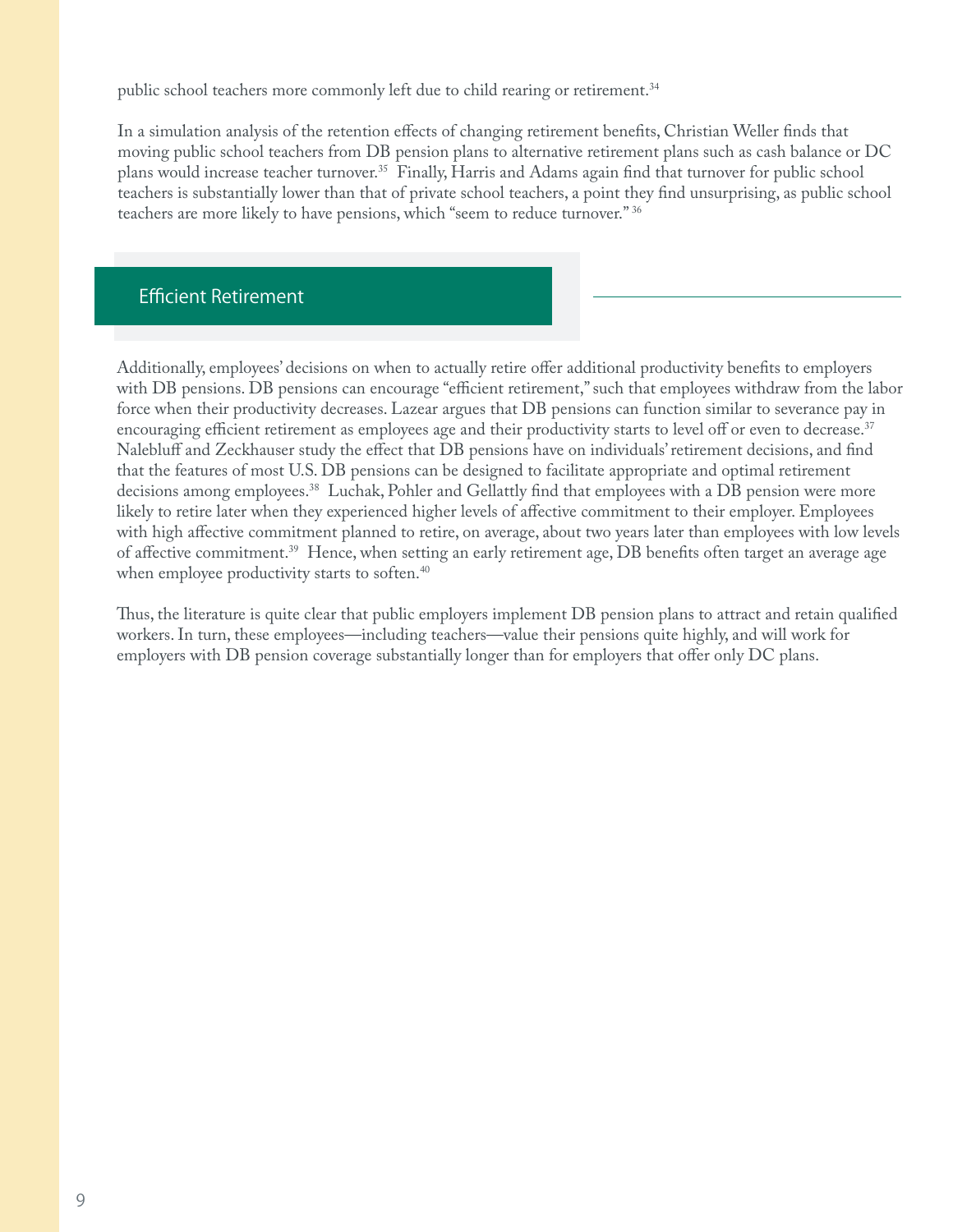## DB Pension Plans Can Increase Teacher Productivity

Even as they retain employees longer, there is evidence that DB pension plans actually increase worker productivity. Dorsey finds "various indirect evidence" that certain productivity gains are attributable to DB pensions.<sup>41</sup> More recently, in his analysis of productivity changes when a company moves from a DB to a DC retirement plan, Hall finds that those firms that moved from a DB to a DC plan between 1995 and 2000 experienced productivity losses, especially as compared with those firms who retained their DB plans. He hypothesizes that this loss of productivity may be due to the fact that—as noted above—workers turn over more quickly with the DC switch, and thus leave the firm before they had acquired all of the job-specific skills necessary to achieve higher productivity.<sup>42</sup> Although the author concludes that more work needs to be done in order to prove such a correlation between increased tenure and increased productivity, the relationship does seem intuitively likely, especially in relation to the teacher productivity literature reviewed above.

DB pensions serve to retain effective teachers, which increases overall teacher quality at each school.

Additionally, within the teaching profession specifically, the teacher effectiveness literature clearly shows that as teachers gain experience they become more effective. Since DB pensions are serving to retain teachers longer, it would follow that such increased retention would naturally lead to further productivity gains. That is, the DB pension plan is serving to retain

the most qualified teachers; this, in turn, increases overall teacher quality at each school. Indeed, in a simulation analysis of teacher effectiveness and retirement benefits, Weller finds the counterfactual to be true—that average teacher effectiveness could fall by at least 4.3% and 1.2%, respectively, should DB pensions be replaced by DC plans or cash balance plans for teachers.<sup>43</sup>

The bottom line is that better recruitment of targeted employees, increased retention of skilled employees, and greater commitment to the employer translate into higher productivity with DB pensions. Further, these findings seem to hold especially true for schoolteachers and their employers.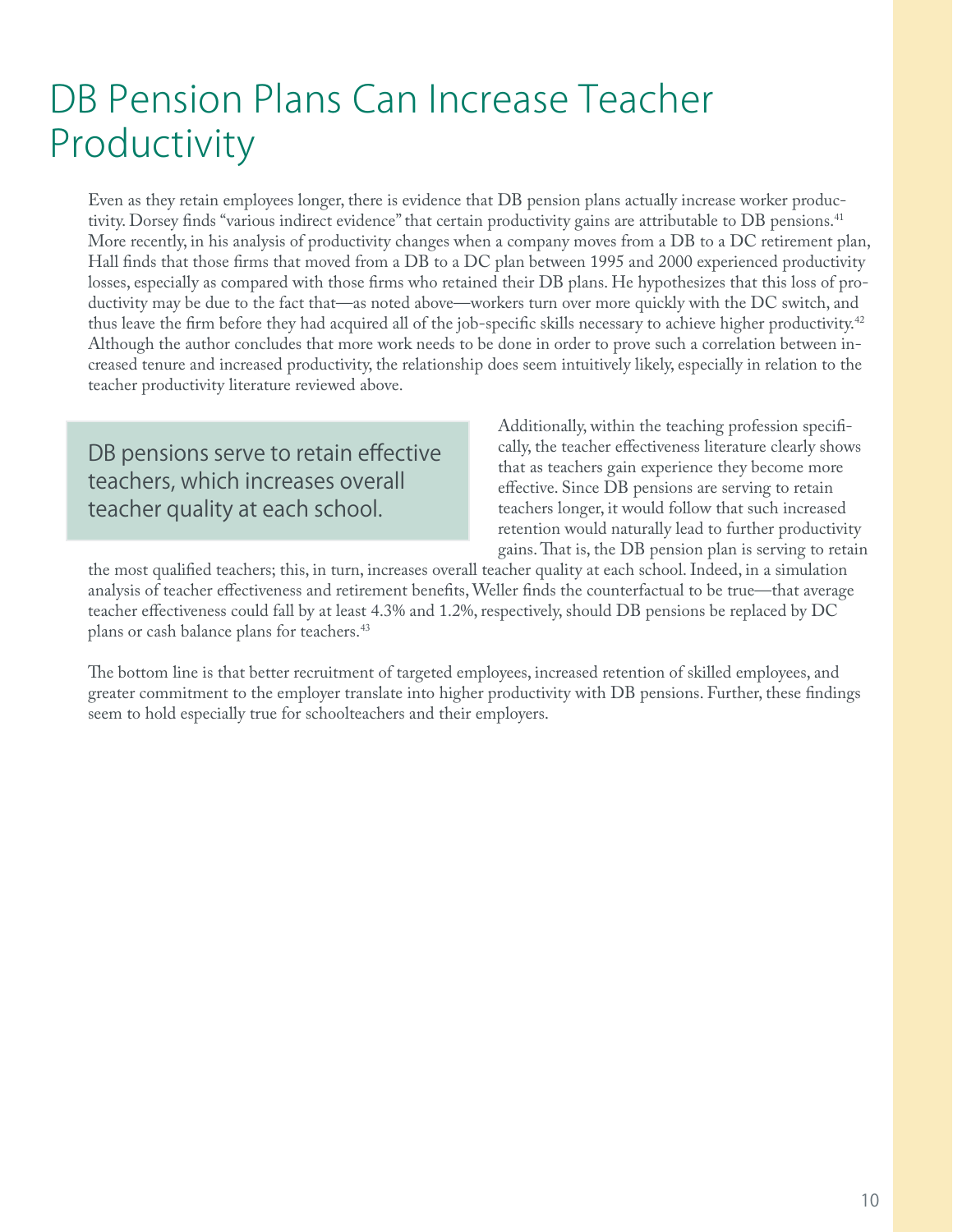## In Reducing Turnover, the DB System Saves Schools Money

As effective as DB pensions are at reducing turnover and thus increasing overall teacher quality, they have the added benefit of reducing the financial costs associated with teacher turnover. Since DB pensions reduce turnover, as compared with DC plans, such reduced turnover saves the school district money in terms of those same turnover costs discussed previously: recruitment, hiring, administrative processing, training, etc.

Figure 3 and Appendix Table 2 shows the increase in tenure attributable to the fact that schools in each state offer a primary DB plan rather than a DC plan. We calculate the additional teachers retained under the DB plan, as well as the additional turnover costs that would be associated with a switch to a DC plan. The table shows that the DB plan is associated with substantially less teacher turnover, and thus large cost savings. Nationally, nearly 22,000 teachers are more likely to stay in the profession as a result of a DB plan, and such reduced attrition yields \$273.2 million in cost savings nationwide.

It should be noted that these costs take into account the cost of turnover only—in terms of recruitment, hiring, orientation, and other associated costs—but not the salary differentials between the teacher leaving and the newly hired replacement. For example, if a mid-career teacher is replaced by a young teacher, the school will generally pay the younger, inexperienced teacher a lower salary than the older teacher being replaced.

Such salary differentials are not included, as the analysis was meant to isolate the cost of turnover itself. Some studies, such as that of Milankowski and Odden, attempt to include salary differentials as well as the loss of productivity in turnover cost calculations. Interestingly, these authors find that, when losing a mid-career teacher, the productivity loss is so substantial that it outweighs any cost savings in terms of a reduced salary for the new teacher.<sup>44</sup> In a cost-benefit analysis of a California teacher mentoring program, Villar and Strong found that the highest cost savings were achieved with increases in teacher effectiveness. After five years, every dollar invested in a teacher "produces a positive return…and the state almost recovers its expenses," as increases in teacher productivity positively affect the teachers, their students, the school district, and the broader society.<sup>45</sup>

Such results may not be surprising, considering the near consensus in the literature on the massive gains in productivity that more experienced teachers bring, as discussed previously.

Finally, these costs also do not take into account the transition costs of switching out of the DB pension system. Weller finds that the transition costs associated with moving from a DB pension to an alternative retirement plan can be substantial. The transition costs of a switch to a cash balance design would cost on average 0.7% of payroll, and a DC transition would cost 0.3% of payroll, over 40 years.<sup>46</sup>

| <b>National Teacher</b>         | Projected Leave Rate Under DC Plan         | $6.52\%$      |
|---------------------------------|--------------------------------------------|---------------|
| <b>Turnover Cost Savings</b>    | Additional Teachers Retained Under DB Plan | 21,953        |
| <b>Associated with DB Plans</b> | Turnover Cost Savings of DB Plan           | \$273,158,556 |

Estimated from Munnell, A.H., Haverstick, K., and Sanzenbacher, G. 2006. "Job Tenure and Pension Coverage." CRR Working Paper 2006-18. Chestnut Hill, MA: Center for Retirement Research at Boston College. Alliance for Excellent Education. 2005. *Teacher Attrition: A Costly Loss to the Nation and to the States*. Issue Brief. Washington, DC: Alliance for Excellent Education. Detailed information available in the Technical Appendix.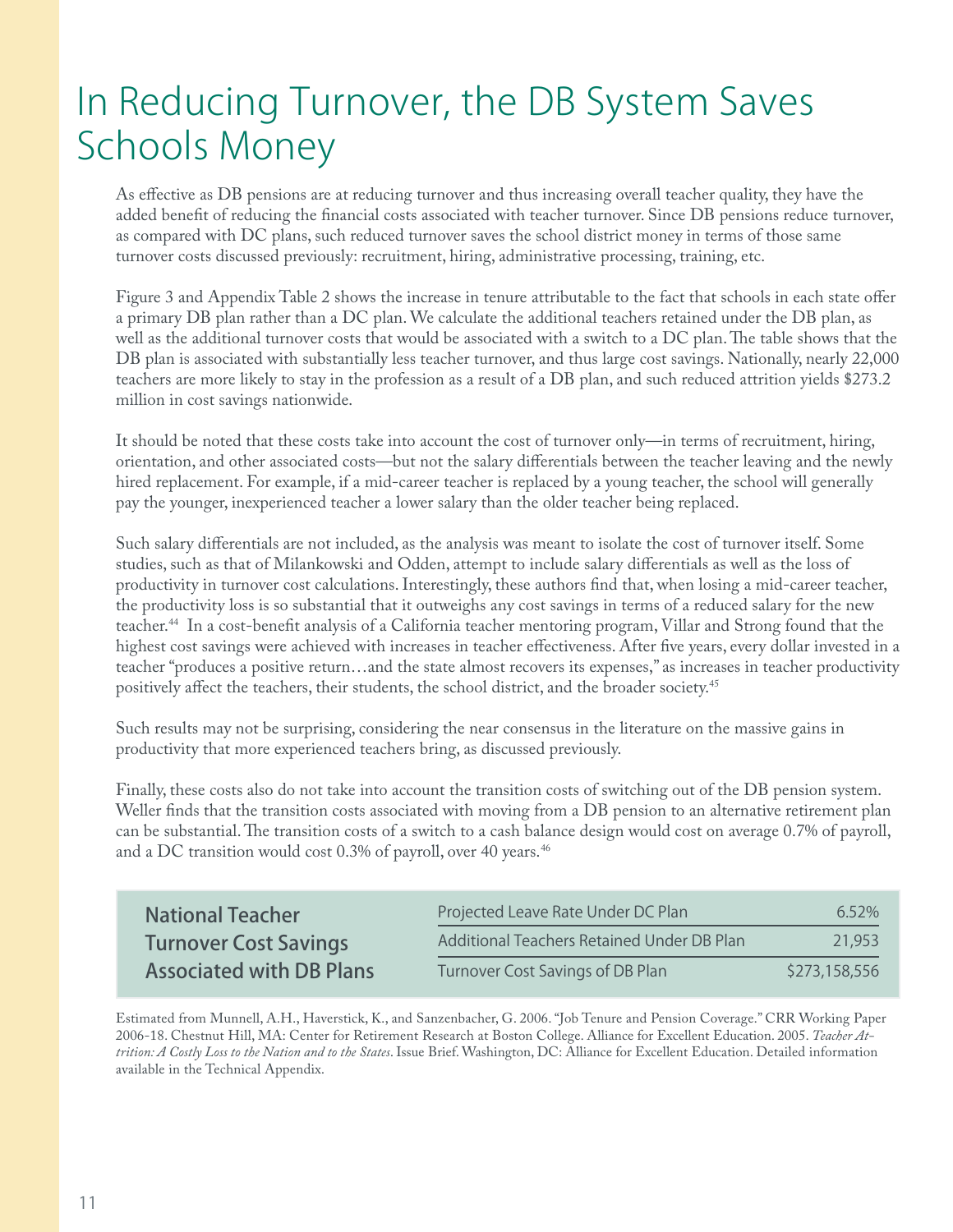#### $\hat{W}$  Additional Teachers Retained under DB Plan

\$ Turnover Cost Savings of DB Plan



\*Data for West Virginia not applicable, as teachers were offered only a DC plan in 2003.

Estimated from Munnell, A.H., Haverstick, K., and Sanzenbacher, G. 2006. "Job Tenure and Pension Coverage." CRR Working Paper 2006-18. Chestnut Hill, MA: Center for Retirement Research at Boston College. And Alliance for Excellent Education. 2005. *Teacher Attrition: A Costly Loss to the Nation and to the States*. Issue Brief. Washington, DC: Alliance for Excellent Education. Detailed information available in the Technical Appendix.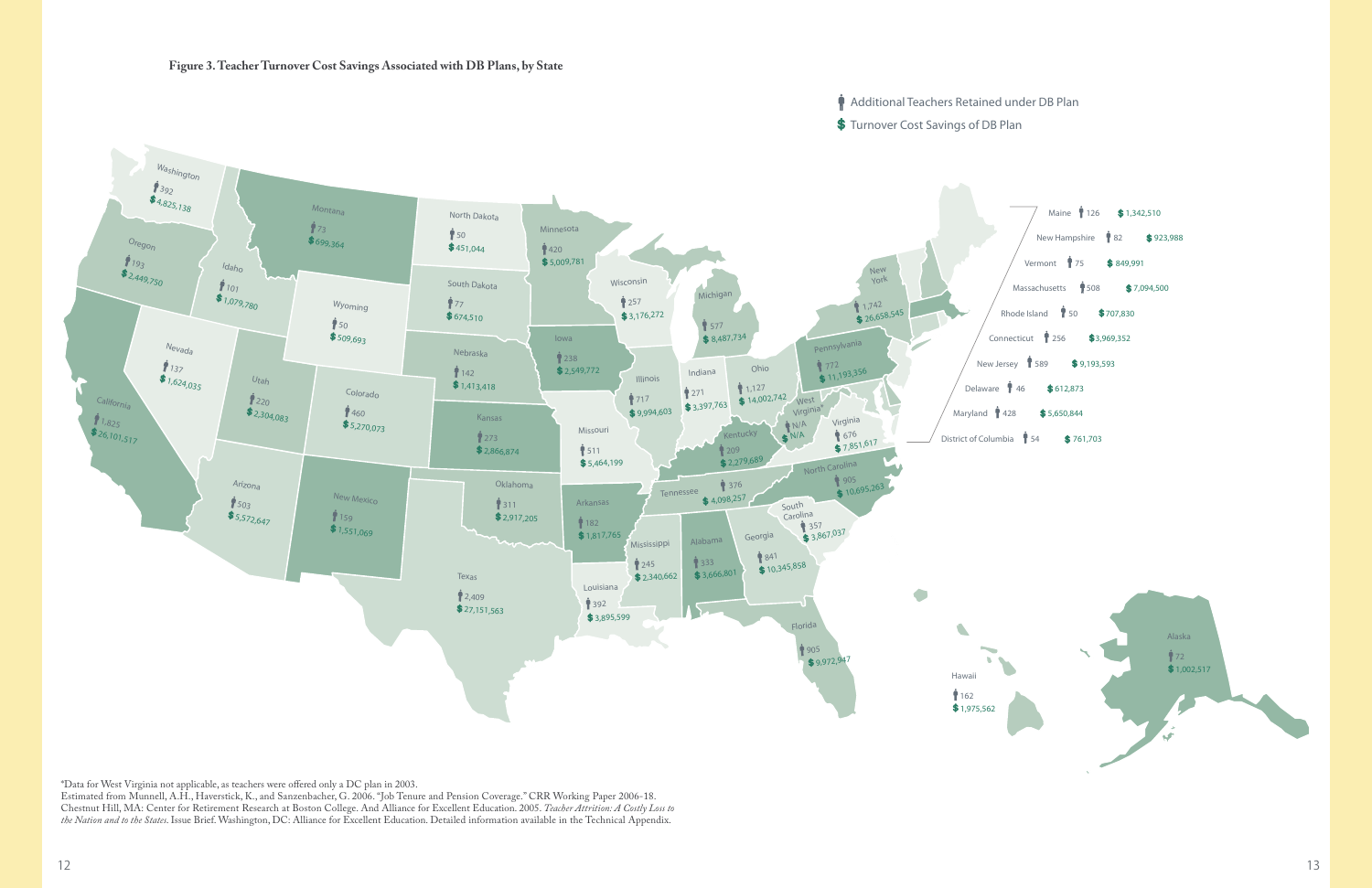## Conclusion

Education policy literature shows that teachers become more effective with more experience. The DB pension system was originally designed to recruit and retain high quality educators, while also offering economic security in retirement to those public employees who teach America's children. This report analyzes the effectiveness of pensions on teacher retention and overall teacher productivity. It finds that:

- DB pensions help to retain highly productive teachers longer.
- 5.78% of public school teachers left the profession for another occupation in 2003; the cost of turnover nationally is \$12,443 per teacher.
- DB pensions helped to retain an additional 22,000 teachers nationwide in 2003, which in turn saved \$273.2 million in teacher turnover costs across the nation's school districts.

Because DB pension plans are so highly regarded by the employees who have them—especially teachers—they play a critical role in recruiting and retaining highly productive teachers. " is increases each school's average level of effectiveness, and thereby benefits students as well. Additionally, the DB plan brings the added benefit of saving school districts—and taxpayers—money in terms of expensive turnover costs. In other words, DB pensions provide the dual benefit of increasing the quality of the U.S. public education system while at the same time reducing the cost of teacher turnover to taxpayers.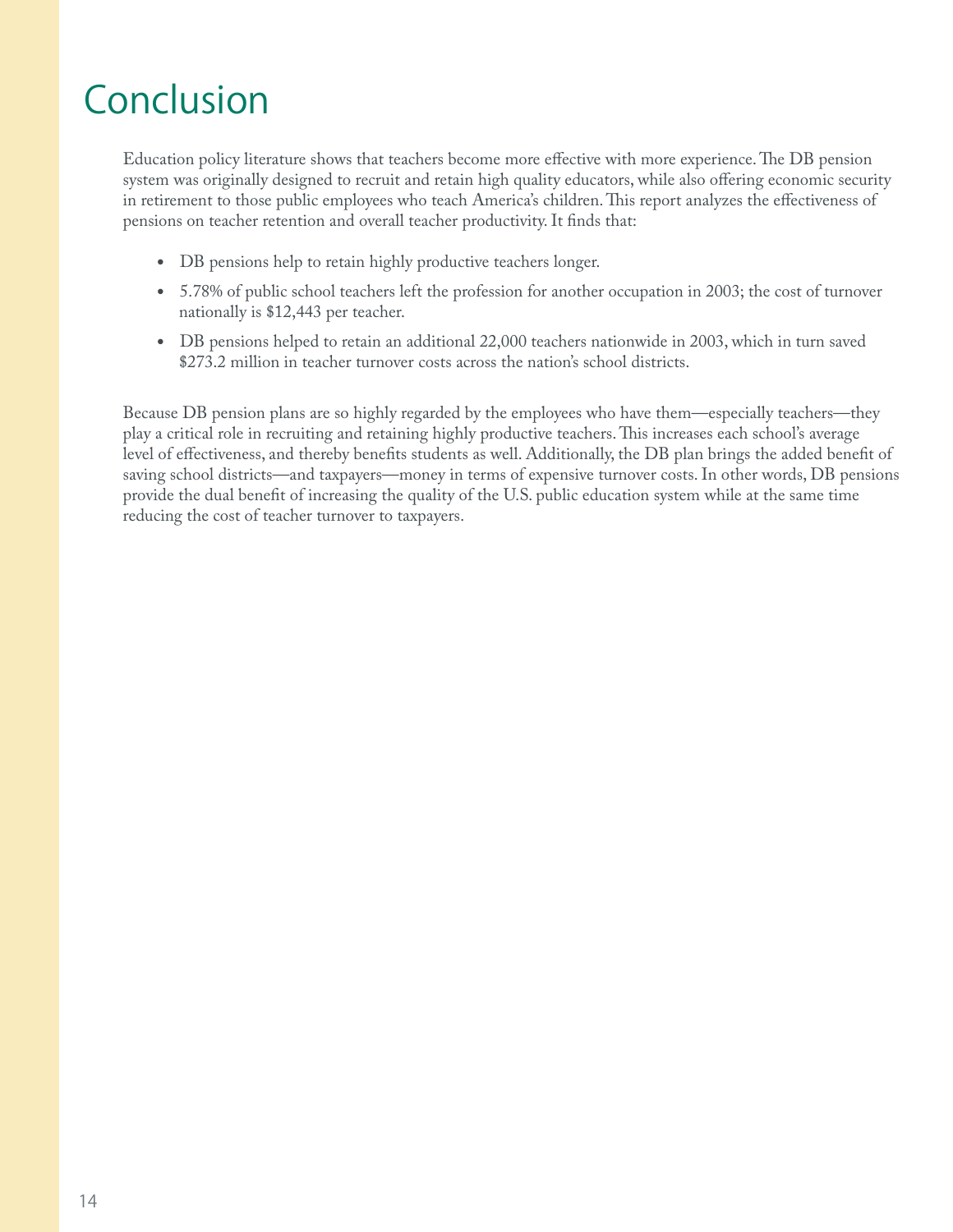## Technical Appendix

To estimate the percentage increase in job tenure when switching from a DC to a DB plan (Table 2 below), we first utilized data from Munnell and colleagues' 2006 paper "Job Tenure and Pension Coverage." The mean tenure reported in the paper for workers with no employer-sponsored retirement plan was 7.26 years in 2003. The paper also reports that, from this baseline of no retirement plan, switching to a DC and DB retirement plan at work respectively increases tenure by 2.7 and 4.0 years. The average tenure under a DC plan was 10.0 years, and a switch from a DC plan to a DB plan increases tenure by 1.3 years, for a total average tenure of 11.3 years.

Assuming a 35-year career, we then calculate the total number of jobs that employees under each type of plan will hold throughout their careers: 3.5 jobs under a DC plan, and 3.1 jobs under a DB plan. Thus, the probability of each employee turning over in any given year is the total number of jobs worked divided by the number of years worked, or 0.1 and 0.09, respectively. Thus, the probability of turning over in a single year is 12.7% higher in a DC plan versus a DB plan.

We then multiply this probability by Alliance for Excellent Education's reported turnover rates to determine what the turnover rates would have been under the alternative retirement systems. The difference in turnover rates is multiplied by the total number of teachers in order to calculate the number of teachers who would have turned over under the alternate retirement system. This number is multiplied by the per teacher cost of turnover in order to calculate the cost savings resulting from the corresponding retirement plan.

|                      | <b>Projected Leave Rate</b><br><b>Under DC Plan</b> | <b>Additional Teachers</b><br><b>Retained Under DB</b><br>Plan | <b>Turnover Cost Savings</b><br>of DB Plan |
|----------------------|-----------------------------------------------------|----------------------------------------------------------------|--------------------------------------------|
| Alabama              | 5.86%                                               | 333                                                            | \$3,666,801                                |
| Alaska               | 7.69%                                               | 72                                                             | \$1,002,517                                |
| Arizona              | 9.32%                                               | 503                                                            | \$5,572,647                                |
| Arkansas             | 5.35%                                               | 182                                                            | \$1,817,765                                |
| California           | 5.80%                                               | 1,825                                                          | \$26,101,517                               |
| Colorado             | 9.68%                                               | 460                                                            | \$5,270,073                                |
| Connecticut          | 5.40%                                               | 256                                                            | \$3,969,352                                |
| Delaware             | 5.43%                                               | 46                                                             | \$612,873                                  |
| District of Columbia | 8.41%                                               | 54                                                             | \$761,703                                  |
| Florida              | 6.27%                                               | 905                                                            | \$9,972,947                                |
| Georgia              | 8.52%                                               | 841                                                            | \$10,345,858                               |
| Hawaii               | 11.98%                                              | 162                                                            | \$1,975,562                                |
| Idaho                | 6.24%                                               | 101                                                            | \$1,079,780                                |
| Illinois             | 4.65%                                               | 717                                                            | \$9,994,603                                |
| Indiana              | 3.94%                                               | 271                                                            | \$3,397,763                                |
| Iowa                 | 5.56%                                               | 238                                                            | \$2,549,772                                |
| Kansas               | 7.12%                                               | 273                                                            | \$2,866,874                                |
| Kentucky             | 4.34%                                               | 209                                                            | \$2,279,689                                |
| Louisiana            | 6.87%                                               | 392                                                            | \$3,895,599                                |
| Maine                | 6.40%                                               | 126                                                            | \$1,342,510                                |

**Table 2. Teacher Turnover Cost Savings Associated with DB Plans, by State**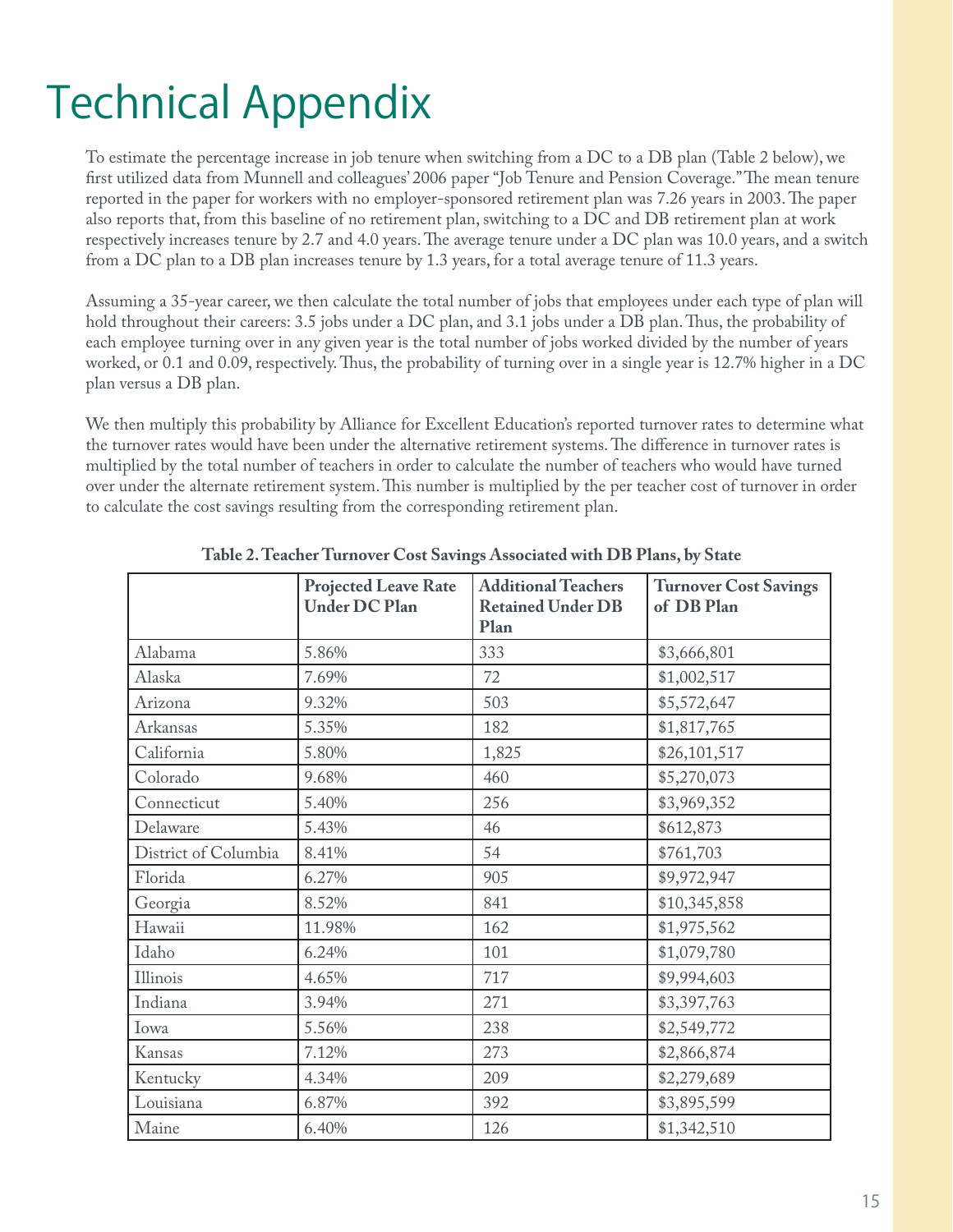|                 | <b>Projected Leave Rate</b><br><b>Under DC Plan</b> | <b>Additional Teachers</b><br><b>Retained Under DB</b><br>Plan | <b>Turnover Cost Saving</b><br>of DB Plan |
|-----------------|-----------------------------------------------------|----------------------------------------------------------------|-------------------------------------------|
| Maryland        | 6.98%                                               | 428                                                            | \$5,650,844                               |
| Massachusetts   | 5.78%                                               | 508                                                            | \$7,094,500                               |
| Michigan        | 5.12%                                               | 577                                                            | \$8,487,734                               |
| Minnesota       | 6.46%                                               | 420                                                            | \$5,009,781                               |
| Mississippi     | 6.60%                                               | 245                                                            | \$2,340,662                               |
| Missouri        | 7.09%                                               | 511                                                            | \$5,464,199                               |
| Montana         | 5.42%                                               | 73                                                             | \$699,364                                 |
| Nebraska        | 5.47%                                               | 142                                                            | \$1,413,418                               |
| Nevada          | 7.09%                                               | 137                                                            | \$1,624,035                               |
| New Hampshire   | 4.86%                                               | 82                                                             | \$923,988                                 |
| New Jersey      | 5.33%                                               | 589                                                            | \$9,193,593                               |
| New Mexico      | 6.71%                                               | 159                                                            | \$1,551,069                               |
| New York        | 7.44%                                               | 1,742                                                          | \$26,658,545                              |
| North Carolina  | 9.41%                                               | 905                                                            | \$10,695,263                              |
| North Dakota    | 4.85%                                               | 50                                                             | \$451,044                                 |
| Ohio            | 8.13%                                               | 1,127                                                          | \$14,002,742                              |
| Oklahoma        | 6.05%                                               | 311                                                            | \$2,917,205                               |
| Oregon          | 6.05%                                               | 193                                                            | \$2,449,750                               |
| Pennsylvania    | 5.41%                                               | 772                                                            | \$11,193,356                              |
| Rhode Island    | 3.85%                                               | 50                                                             | \$707,830                                 |
| South Carolina  | 7.27%                                               | 357                                                            | \$3,867,037                               |
| South Dakota    | 5.97%                                               | 77                                                             | \$674,510                                 |
| Tennessee       | 5.74%                                               | 376                                                            | \$4,098,257                               |
| Texas           | 8.04%                                               | 2,409                                                          | \$27,151,563                              |
| Utah            | 8.38%                                               | 220                                                            | \$2,304,083                               |
| Vermont         | 7.27%                                               | 75                                                             | \$849,991                                 |
| Virginia        | 7.42%                                               | 676                                                            | \$7,851,617                               |
| Washington      | 6.39%                                               | 392                                                            | \$4,825,138                               |
| West Virginia   | N/A                                                 | N/A                                                            | N/A                                       |
| Wisconsin       | 3.41%                                               | 257                                                            | \$3,176,272                               |
| Wyoming         | 5.65%                                               | 50                                                             | \$509,693                                 |
| <b>US</b> Total | 6.52%                                               | 21,953                                                         | \$273,158,556                             |

Estimated from Munnell, A.H., Haverstick, K., and Sanzenbacher, G. 2006. "Job Tenure and Pension Coverage." CRR Working Paper 2006-18. Chestnut Hill, MA: Center for Retirement Research at Boston College. And Alliance for Excellent Education. 2005. *Teacher Attrition: A Costly Loss to the Nation and to the States.* Issue Brief. Washington, DC: Alliance for Excellent Education. \*Data for West Virginia not applicable, as teachers were offered only a DC plan in 2003.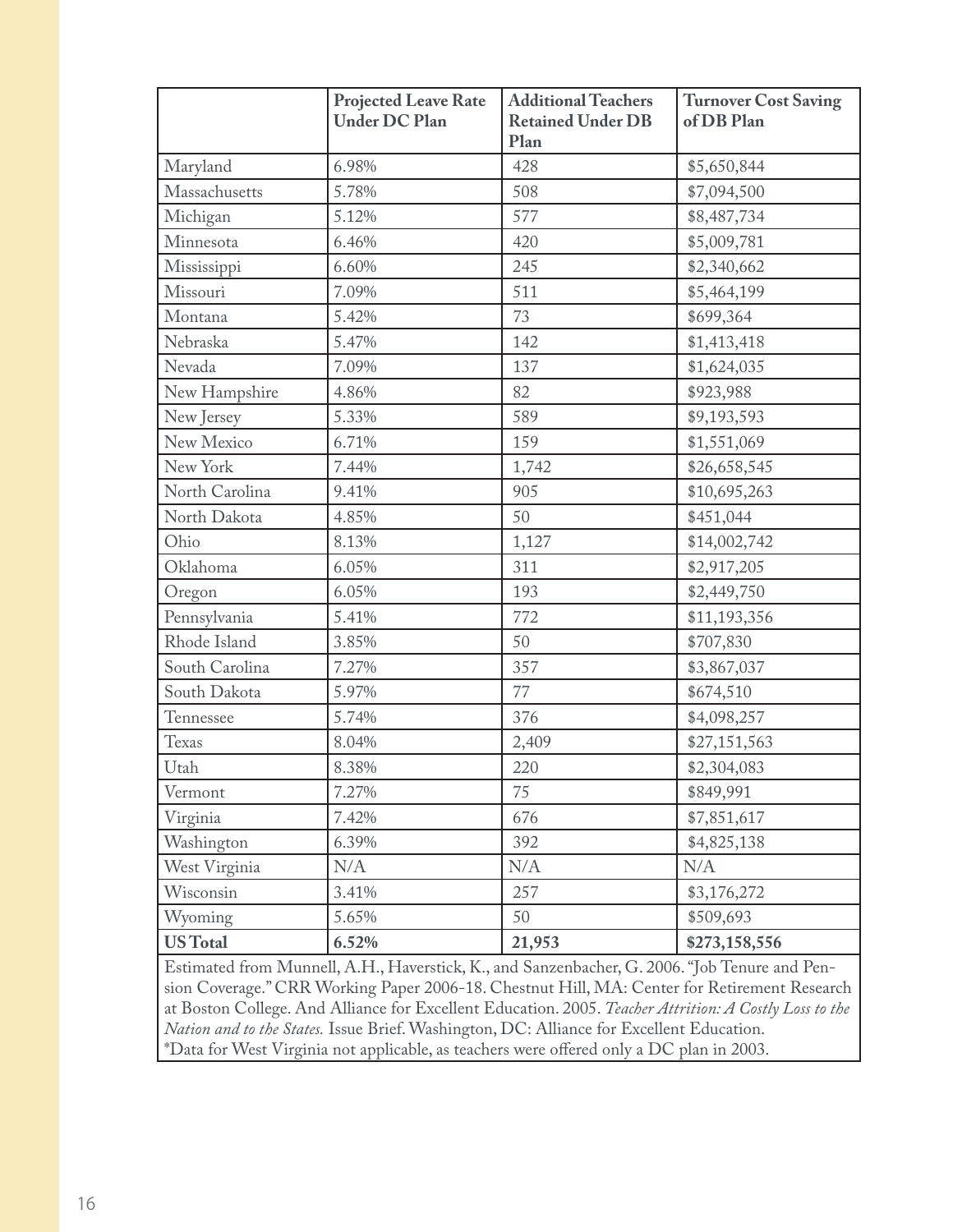## Endnotes

- 1 U.S. Senate, Committee on the District of Columbia, T*eachers' Retirement.* S. 1064, 64th Cong., 2d sess., February 14, 1917, p. 2.
- 2 Graebner, W. 1978. Retirement in education: The economic and social functions of the teachers' pension. *History of Education Quarterly,* 18(4), 397-417.
- 3 Clotfelter, C.T., Ladd, H.F., and Vigdor, J.L. 2006. "Teacher-Student Matching and the Assessment of Teacher Effectiveness." NBER Working Paper No. 11936. Cambridge, MA: National Bureau of Economic Research.
- 4 Fetler, M. 1999. High school staff characteristics and mathematics test results. *Education Policy Analysis Archives 7(9)*, 1-25.
- 5 Glass, G.V. 2002. Teacher characteristics. In: Molnar, A. *School*  Reform Proposals: The Research Evidence. Greenwich, CT: Information Age Publishing.
- 6 Harris, D.N., and Sass, T.R. 2007. "Teacher Training, Teacher Quality, and Student Achievement." Working Paper 3. Washington, DC: The Urban Institute.
- 7 Milanowski, A.T., and Odden, A.R. 2007. "A New Approach to the Cost of Teacher Turnover." Working Paper 13. The School Finance Redesign Project. Seattle, WA: University of Washington.
- 8 Harris, D.N., and Adams, S.J. 2007. Understanding the level and causes of teacher turnover: a comparison with other professions. *Economics of Education Review, 26(3)*, 325-337.
- 9 Barnes, G., Crowe, E., & Schaefer, B. 2007. The Cost of Teacher *Turnover in Five School Districts: A Pilot Study.* Washington, DC: The National Commission on Teaching and America's Future.
- 10 Harris, D.N., and Adams, S.J. 2007. Understanding the level and causes of teacher turnover: a comparison with other professions. *Economics of Education Review, 26(3)*, 325-337.
- 11 Henke, R.R., Zahn, L., and Carroll, C.D. 2001. A*ttrition of New Teachers Among Recent College Graduates: Comparing Occupational*  Stability Among 1992–93 Graduates Who Taught and Those Who *Worked in Other Occupations.* Washington, DC: U.S. Department of Education, National Center for Education Statistics.
- 12 Barnes, G., Crowe, E., & Schaefer, B. 2007. *The Cost of Teacher Turnover in Five School Districts: A Pilot Study.* Washington, DC: The National Commission on Teaching and America's Future.
- 13 See for example: Milanowski, A.T., and Odden, A.R. 2007. "A New Approach to the Cost of Teacher Turnover." Working Paper 13. The School Finance Redesign Project. Seattle, WA: University of Washington, and Barnes, G., Crowe, E., & Schaefer, B. 2007. The Cost of Teacher Turnover in Five School Districts: A Pilot Study. Washington, DC: The National Commission on Teaching and America's Future.
- 14 Bender, K.A., and J.S. Heywood. 2010. *Out of Balance? Comparing Public and Private Sector Compensation Over Twenty Years.* Washington DC: Center for State and Local Government Excellence and National Institute on Retirement Security.
- 15 Government Accountability Office. 2010. Management Oversight *Needed to Ensure Accurate Treatment of State and Local Government Employees.* GAO-10-938. Washington, DC: Government Accountability Office.
- 16 Brainard, K. 2010. *Public Fund Survey Summary of Findings for 2009.* National Association of State Retirement Administrators.
- 17 MetLife. (2008). Sixth Annual Study of Employee Benefits Trends. *Findings from the National Survey of Employers and Employees.* MetLife, Inc.
- 18 Diversified Investment Advisors. 2004. Diversified Investment Advisors Report on Retirement Plans. Purchase, NY: Diversified Investment Advisors.
- 19 Towers Watson. 2010. *Retirement Attitudes Part III: Attraction and Retention.* Towers Watson.
- 20 Ippolito, R.A. 1997. *Pension Plans and Employee Performance: Evidence, Analysis, and Policy.* Chicago: The University of Chicago Press.
- 21 Nyce, S. 2007. Behavioral effects of employer-sponsored retirement plans. *Journal of Pension Economics and Finance. 6(3)*, 251-285.
- 22 Munnell, A.H., Haverstick, K., and Soto, M. 2007. *Why Have De" ned Bene" t Plans Survived in the Public Sector?* State and Local Pension Plans No. 2. Chestnut Hill, MA: Center for Retirement Research at Boston College.
- 23 Dulebohn, J.H., Murray, B., and Sun, M. 2000. Selection among employer-sponsored pension plans: The role of individual differences. *Personnel Psychology*, 53, 405-432.
- 24 Ippolito, R.A. 1997. *Pension Plans and Employee Performance: Evidence, Analysis, and Policy.* Chicago: The University of Chicago Press.
- 25 Nyce, S. 2007. Behavioral effects of employer-sponsored retirement plans. *Journal of Pension Economics and Finance. 6(3)*, 251-285.
- 26 Olleman, M., and Boivie, I. 2011. *Decisions, Decisions: Retirement Plan Choices for Public Employees and Employers.* Washington, DC: National Institute on Retirement Security and Milliman, Inc.
- 27 Perlman, B., Kenneally, K., and Boivie, I. 2011. *Pensions and Retirement Security 2011: A Roadmap for Policymakers.*  Unpublished gender cross-tabs. Washington, DC: National Institute on Retirement Security.
- 28 For more information on the West Virginia see Olleman, M., and Boivie, I. 2011. *Decisions, Decisions: Retirement Plan Choices for Public Employees and Employers.* Washington, DC: National Institute on Retirement Security and Milliman, Inc.
- 29 Allen, S.G., Clark, R.L., and McDermed, A. (1993). Pensions, bonding, and lifetime jobs. *.Journal of Human Resources,* 28(3), 463–481.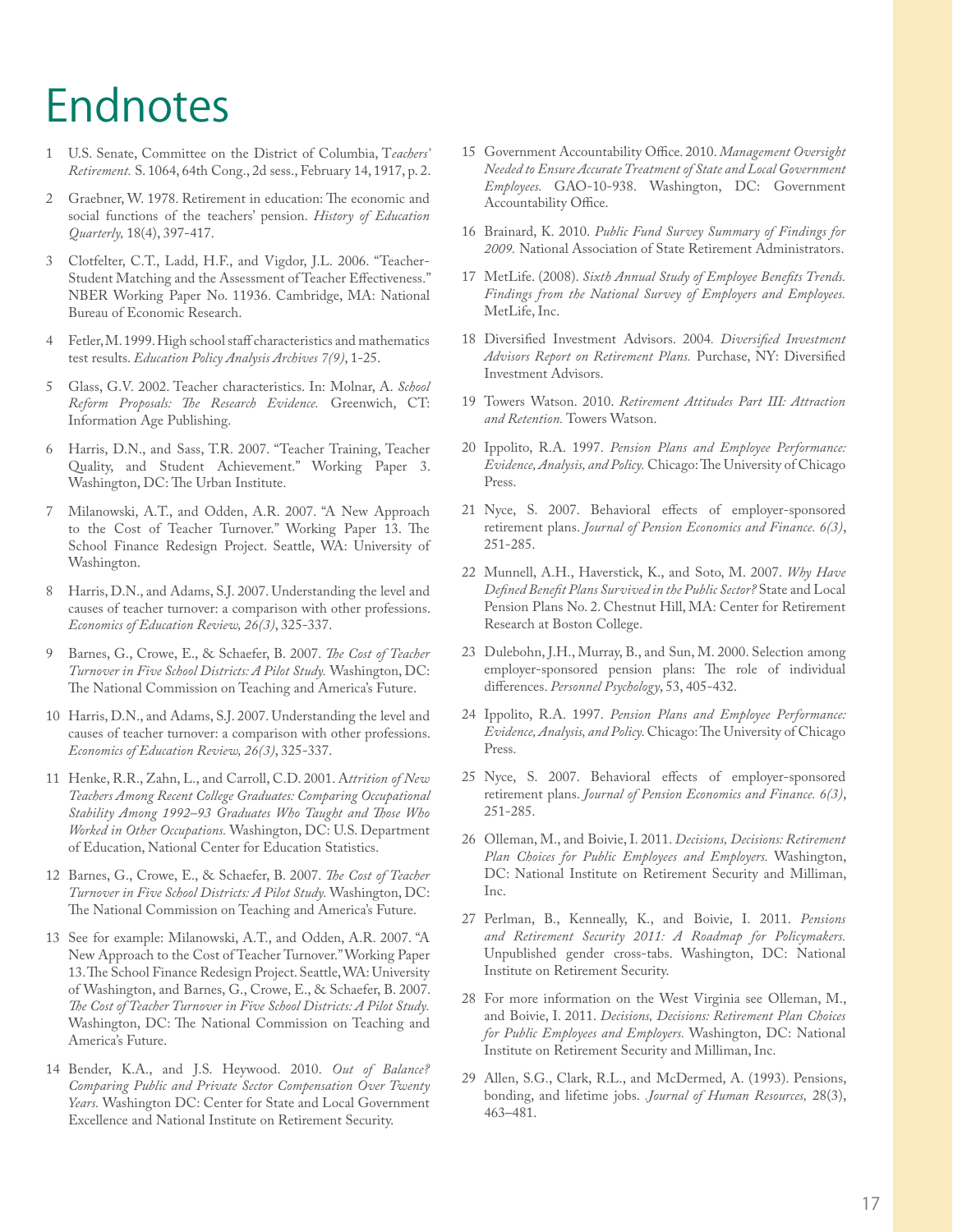- 30 Even, W.E., and MacPherson, D.A. 1996. Employer size and labor turnover: the role of pensions. I*ndustrial and Labor Relations Review, 49(4)*, 707-728.
- 31 Munnell, A.H., Haverstick, K., and Sanzenbacher, G. 2006. "Job Tenure and Pension Coverage." CRR Working Paper 2006-18. Chestnut Hill, MA: Center for Retirement Research at Boston College.
- 32 Guarino, C.M., Santibañez, L., and Daley, G.A. 2006. Teacher recruitment and retention: a review of the recent empirical literature. *Review of Educational Research, 76(2), 173–208.*
- 33 Ingersoll, R. 2001. *Teacher Turnover, Teacher Shortages, and the Organization of Schools.* Seattle, WA: Center for the Study of Teaching and Policy.
- 34 Whitener, S., Gruber, K., Lynch, H., Tingos, K., Perona , M., and Fondelier, S. 1997. *Characteristics of Stayers, Movers, and Leavers: Results from the Teacher Follow-up Survey: 1994–95.* Washington, DC: National Center for Education Statistics.
- 35 Weller, C. 2011. *Buyer Beware: The Risks to Teacher Effectiveness from Changing Retirement Benefits*. Washington, DC: Center for American Progress.
- 36 Harris, D.N., and Adams, S.J. 2007. Understanding the level and causes of teacher turnover: a comparison with other professions. *Economics of Education Review, 26(3),* 325-337.
- 37 Lazear, Edward P. Pensions as severance pay. In Bodie, Zvi, and Shoven, John B., eds., *Financial Aspects of the United States Pension System.* Chicago: University of Chicago Press, 1983.
- 38 Nalebluff, B., and Zeckhauser, R. 1984. *Pensions and the Retirement Decision.* NBER Working Paper No. 1285. Cambridge, MA: National Bureau of Economic Research.
- 39 Luchak, A.A., Pohler, D.M., and Gellattly, I.R. 2008. When do committed employees retire? The effects of organizational commitment on retirement plans under a defined-benefit pension plan. *Human Resource Management, 47(3)*, 581-599.
- 40 For more information on efficient retirement see Boivie, I., and Weller, C. Forthcoming in 2012. The fiscal crisis, public pensions, and implications for labor and employment relations. In: Mitchell, D., ed. *Impact of the Great Recession on Public Sector Employment.*  Ithaca, NY: Cornell University Press.
- 41 Dorsey, S. 1995. Pension portability and labor market efficiency: a survey of the literature. *Industrial and Labor Relations Review, 48(2)*, 276-292.
- 42 Hall, T. 2006. An empirical analysis of pensions for the labor market. Society of Labor Economics Eleventh Annual Meetings. May 5-6, 2006. Cambridge, MA.
- 43 Weller, C. 2011. "What Does the Literature Tell Us About the Possible Effect of Changing Retirement Benefits on Public Employee Effectiveness?" Working Paper No. 270. Amherst, MA: Political Economy Research Institute, University of Massachusetts Amherst.
- 44 Milanowski, A.T., and Odden, A.R. 2007. "A New Approach to the Cost of Teacher Turnover." Working Paper 13. The School Finance Redesign Project. Seattle, WA: University of Washington.
- 45 Villar, A., and Strong, M. 2007. Is mentoring worth the money? A benefit-cost analysis and five-year rate of return of a comprehensive mentoring program for beginning teachers. *ERS Spectrum, 25(3*), 1-17.
- 46 Weller, C. 2011. *Buyer Beware: The Risks to Teacher Effectiveness from Changing Retirement Benefits*. Washington, DC: Center for American Progress.